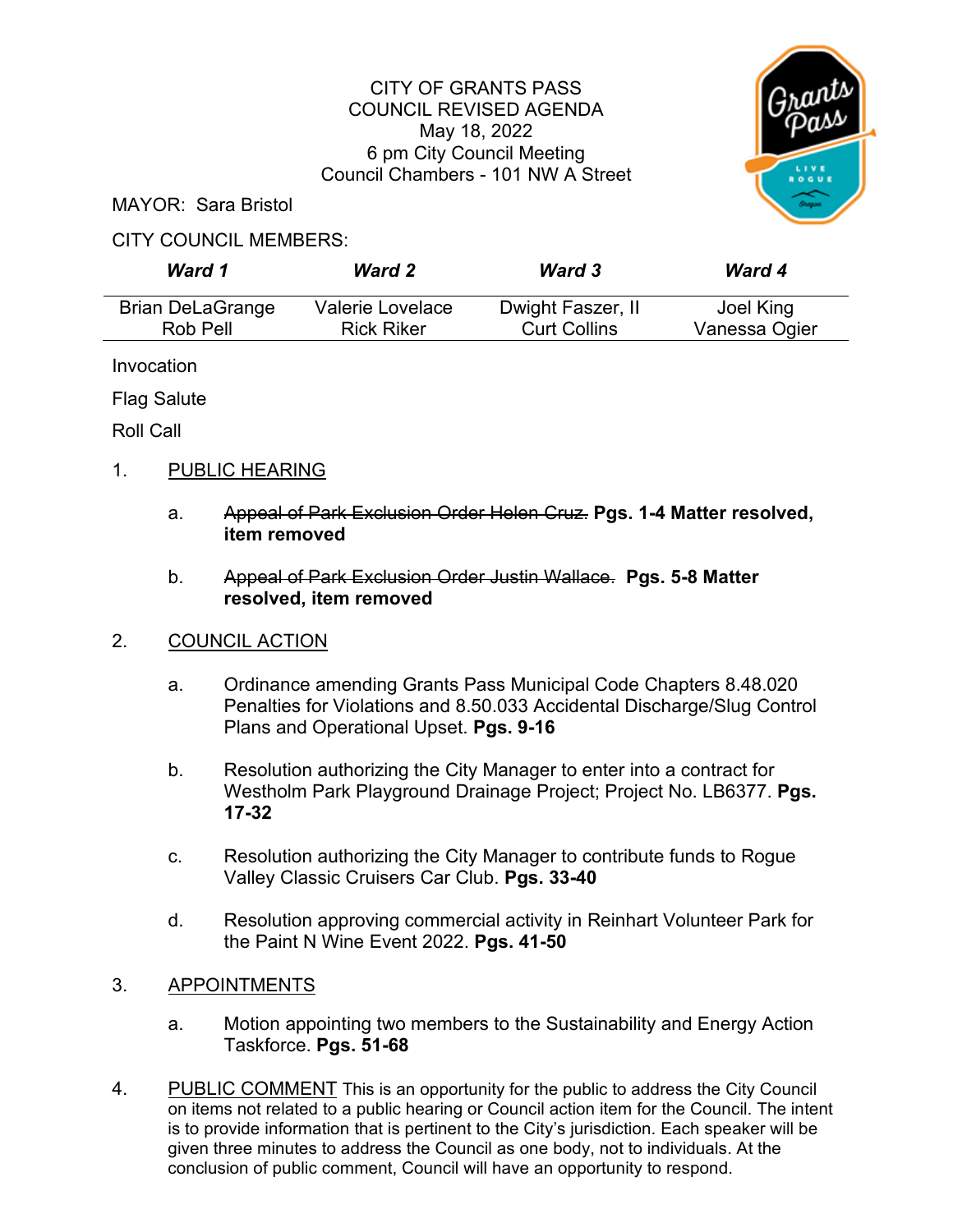This meeting will proceed in an effective and courteous manner. Citizens and Council members will be allowed to state their positions in an atmosphere free from slander, threats, or other personal attacks. Signs or placards, outbursts of applause, campaigning for public office, or other disruptive behavior will not be tolerated.

If you have a question regarding any government provided service or a current City policy, please contact the City Manager's office in an attempt to resolve the matter.

- a. Opportunity to review public comment
- b. Review emails
- 5. CONSENT AGENDA (Items included are of such routine nature or without controversy so that they may be approved with a single action). *\*Indicates short Staff presentation and Council comment.* 
	- a. Resolution authorizing the City Manager to enter into an agreement with Control Systems Northwest for water system remote SCADA upgrades. **Pgs. 69-78**
	- b. Resolution authorizing the City Manager to renew the contract for data communication services with Hunter Communications. **Pgs. 79-86**
	- c. Resolution authorizing the City Manager to enter into an agreement with Control Systems Northwest for UV system modifications. **Pgs. 87-98**
	- d. Resolution authorizing the City Manager to enter into a 5-year stormwater master services agreement with Keller Associates, Inc. **Pgs. 99-108**
	- e. Resolution authorizing the City Manager to execute Task Order 17 with RH2 Engineering, Inc., for Meadow Wood Reservoir Design services. **Pgs. 109-130**
	- f. Resolution authorizing the City Manager to enter into a contract for the Dollar Mountain Trailhead Parking Area Project; Project No. LB6370. **Pgs. 131-162**
	- g. Resolution authorizing the City Manager to submit a grant application to the Oregon Office of Emergency Management for the SPIRE II grant. **Pgs. 163-166**
	- h. Resolution authorizing the City Manager to contract with State Accident Insurance Fund Corporation (SAIF) for Workers' Compensation Insurance for FY'23. **Pgs. 167-170**
	- i. Motion approving the amendments to the Housing Element and Policies, Comprehensive Plan text amendment findings of fact. **Pgs. 171-176**
	- j. Motion approving the minutes of the City Council meeting of May 4, 2022. **Pgs. 177-180**
	- k. Motion acknowledging the minutes of the Tourism Advisory Committee meeting of April 5, 2022. **Pgs. 181-182**